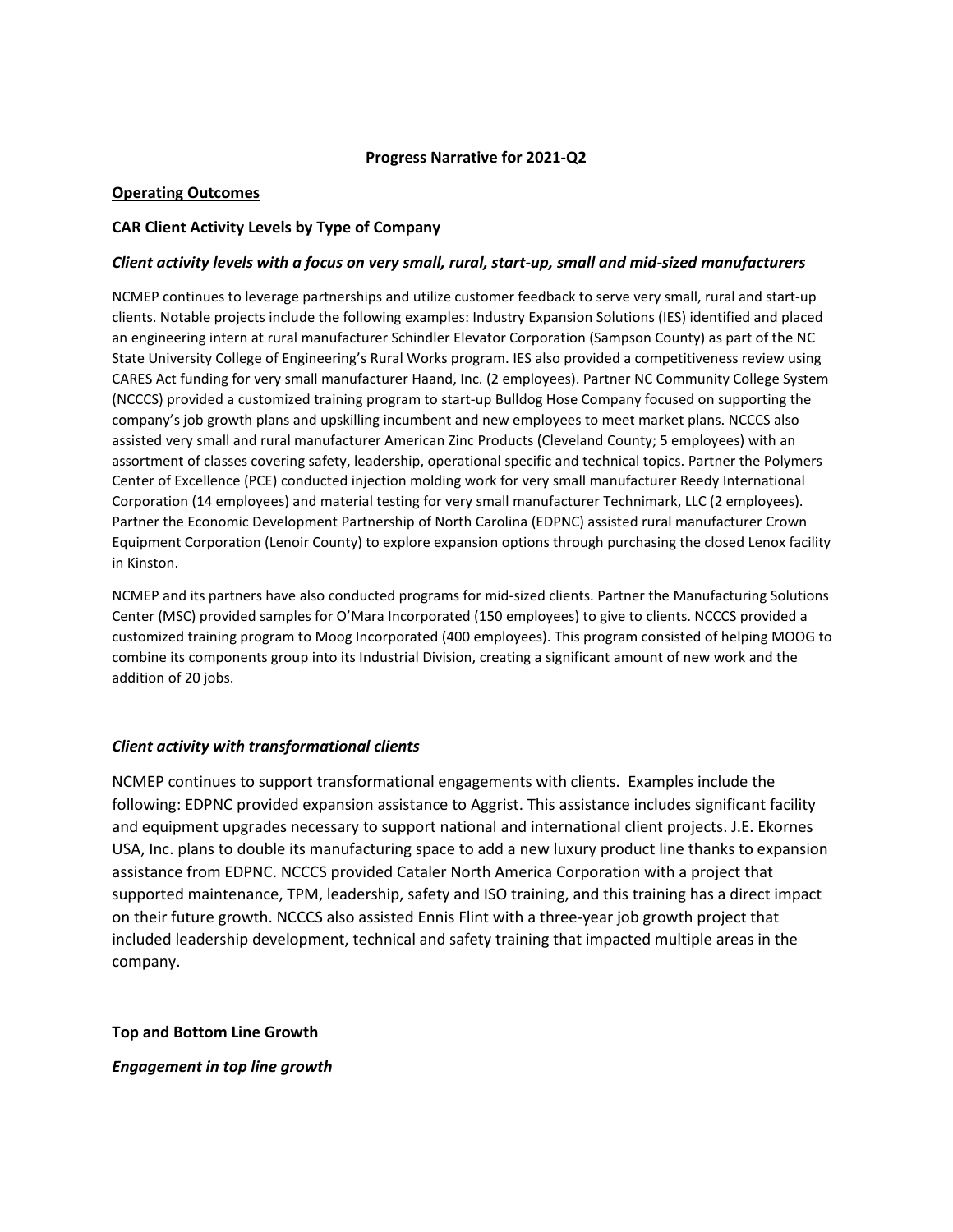NCMEP top-line growth projects remain very strong, especially as the Center focuses on services that enhance COVID-19 manufacturing response. Partner PCE provided PPE testing assistance for Whitewood Contracts LLC and helped the company make contact with an expert for further PPE assistance. Partner EDPNC hosted a webinar on export controls that reviewed export control agencies and how to find them; understanding the three ways an export can be licensed; knowing your customer; using due diligence in reviewing the seven lists from denied parties to sanctioned countries. Several manufacturers attended this webinar including Avient Biosciences, LLC, Apex Instruments, Inc, Davy Textiles, Green Stream Technologies, Inc., Brilliant Sole and Flow Sciences. Partner East Carolina University (ECU) provided leadership training for 23 managers at Duplin Wine Cellars. The training focused on motivation and communication for top and middle managers. IES provided Growler Manufacturing and Engineering with a website redesign and marketing project and Aplix Inc. with Technology Driven Market Intelligence (TDMI).

# *Engagement in bottom line growth*

Projects impacting the bottom line remain strong with NCMEP partners IES and NCCCS leading the Center's efforts via continuous improvement and standards project facilitation. IES provided GM Nameplate with Core Quality Tools and IATF Internal Auditor Training and Dill Air Controls Products with assistance to update its ISO 9001:2015 Quality Management System (funded by the CARES Act). NCCCS helped HIBCO Plastics Inc with a project that included lean, Solidworks and leadership training. NCCCS also assisted Dorsett Technologies Inc with a productivity enhancement project that trained all levels of staff in coaching, customer service, management essentials, lean manufacturing and a leadership toolkit. This company had been affected by COVID and a buy out.

# *Making new technologies available*

NCMEP continues to make new technologies available*.* Partner MSC continues to help North Carolina textile manufacturers with testing for mask and gown PPE production*.* Partner IES and UNC Charlotte developed a project using UNC Charlotte's engineering senior design program and funded by the CARES Act that would help Actev Robotics. Due to the pandemic, Actev Robotics has developed a Pathogen Disinfecting Robot for use in hotels to disinfect guest rooms, lobbies and gyms using UV-C light. The senior design team provided a radar detection system to help the robot detect objects and avoid collisions.

NCMEP also continues to make advancements in executing a strategy to bring Industry 4.0/Advanced Manufacturing technologies to NC manufacturers. The Center is actively recruiting for a Manufacturing Technology Specialist designed to bring staff expertise to assist with the launch of NCMEPs automation and robotics program. NCMEP has also bought and is in the process of programming a robot that can be taken to client sites. The robot and 3D printer are the first building blocks of a small demonstration center NCMEP plans to develop. The Center has also recently deployed an online course on additive manufacturing.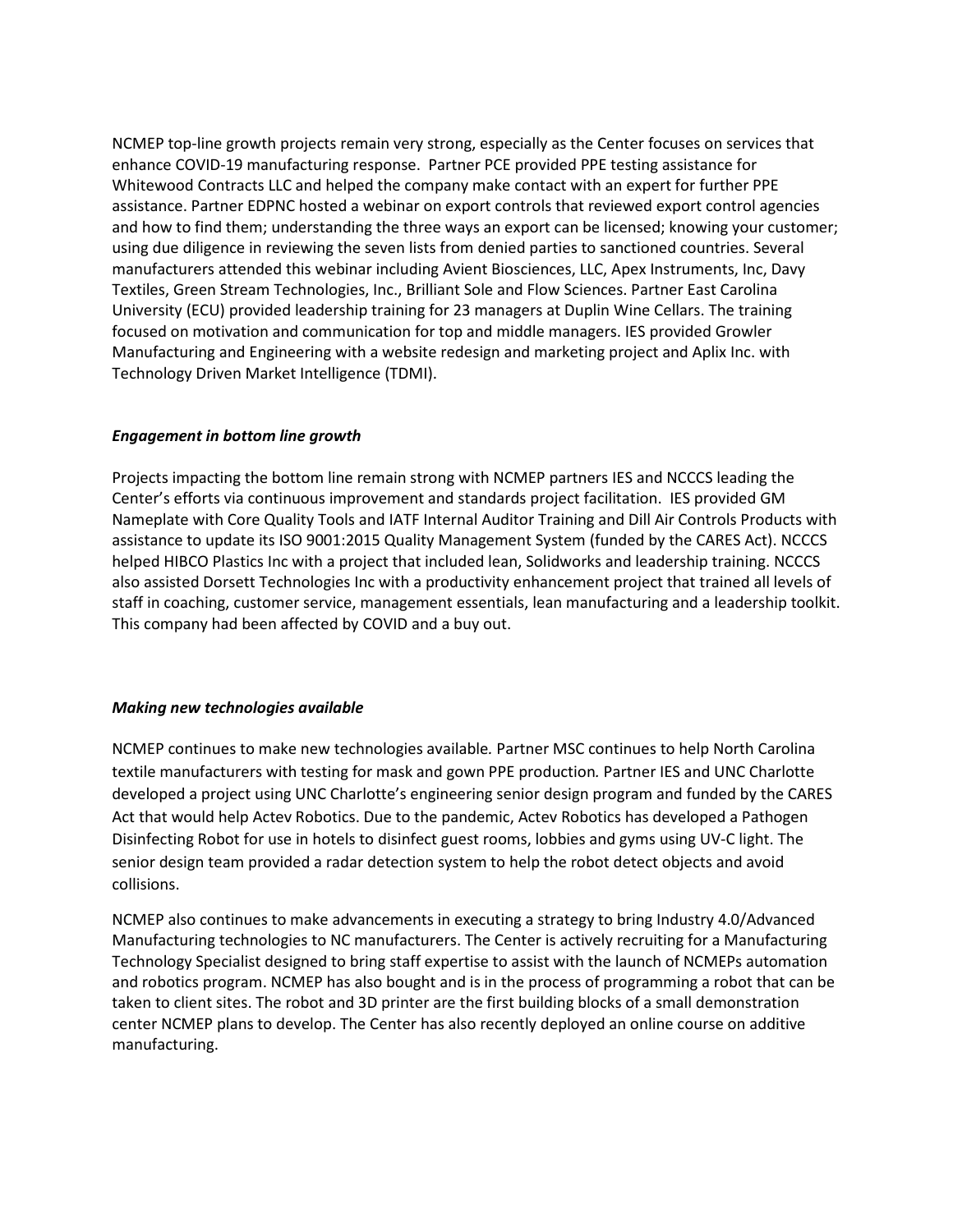## **Other key initiatives**

Like most MEP Centers, NCMEP has spent the last year working to help clients identify needs and challenges that CARES Act funding could address.

- As the CARES Act funding approaches its end, NCMEP is proud to report that it has conducted 117 projects that include ISO 9001:2015 certification, Economic Gardening, TDMI, FDA assistance, and PPE testing.
- NCMEP is in the process of planning for its annual manufacturing conference. All tracks have been defined and filled, but the Center and its partners will be deciding in the next few weeks to hold it in person in November 2021 as planned or move it to the Spring of 2022.
- The Center continues to build relationships with the Manufacturing Institutes. We have had several meetings with America Makes around workforce development for additive manufacturing, and we have received a textiles workforce development grant for primarily rural counties in Southwestern NC with AFFOA.
- NCMEP continues to work to spread the word about NC manufacturing and Made in NC through partnership opportunity discussions with *Our State Magazine* (they host a competition) as well as helping to sponsor the second annual "Coolest Things Made in NC" competition spearheaded by the NC Chamber.
- The Center also received a few media mentions during this time:
	- NCMEP Director Phil Mintz has been included in 3 articles (to date) on manufacturing that the *Randolph Courier Times* and the Burlington Times-News has run.
	- NCMEP was also interviewed about Supplier Scouting for an article published by IndustryWeek.

#### *Board Development*

The pandemic continues to disrupt the center's ability to optimize the NCMEP advisory board process. We are engaging some new board development resources at NIST MEP to restructure and revitalize the function of our board. Some members have aged out and there are several new contacts who are interested in helping as the center moves forward with strategies that address evolving client needs. We are establishing the board consultations for Fall 2021 and looking to reestablish effective board activity by calendar year 2021 end.

#### **NCMEP Performance Measures**

**Q1 2021 Impact Results**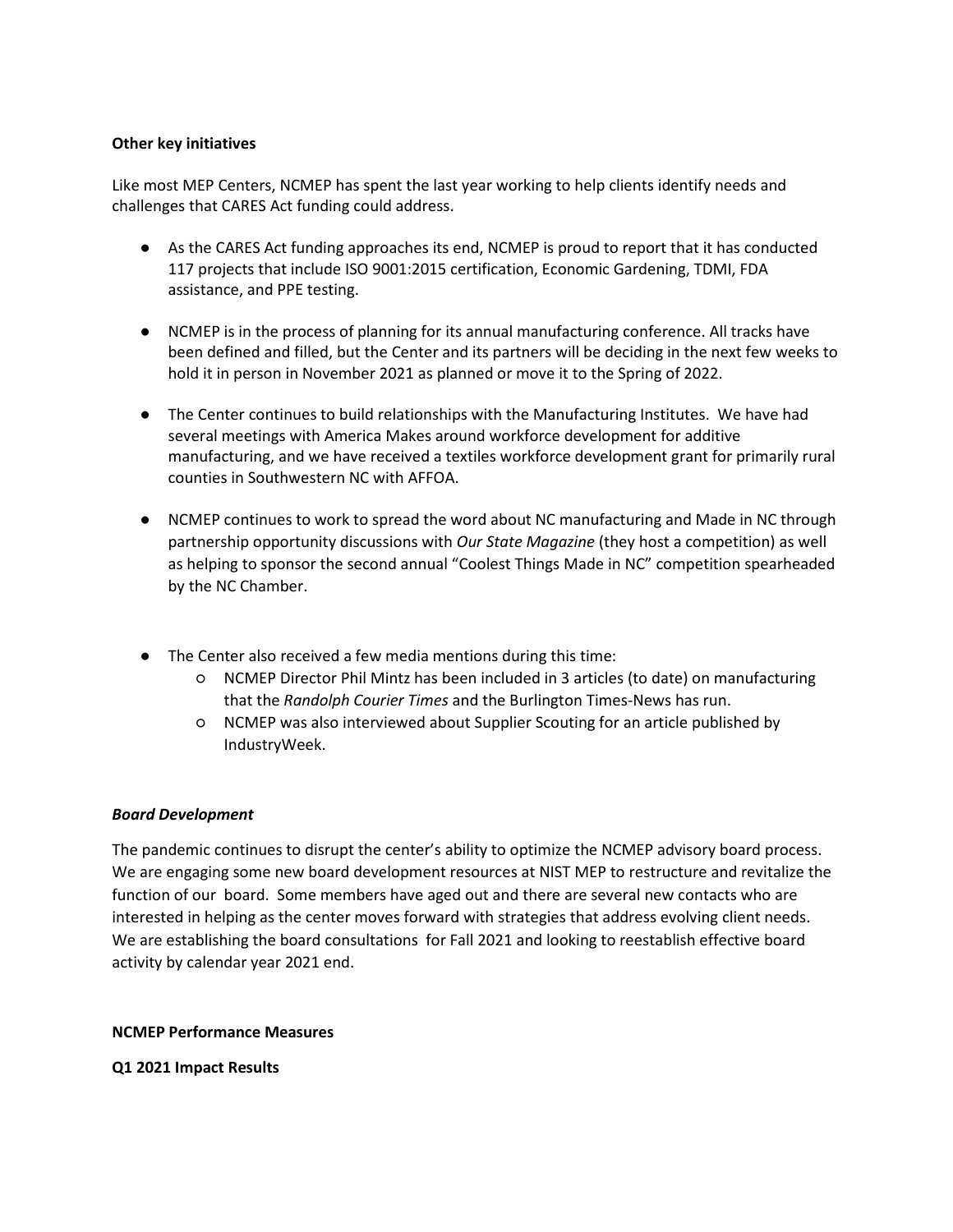| <b>Metric</b>                | <b>Amount</b> |
|------------------------------|---------------|
|                              |               |
| Jobs Retained and Saved      | 1,455         |
| <b>Cost Savings</b>          | 2,611,861     |
| <b>Increased Sales</b>       | 2,741,689     |
| <b>Retained Sales</b>        | 704,301       |
| <b>Investment Created</b>    | 16,555,648    |
| <b>Total Economic Impact</b> | \$22,613,499  |

# **IMPACT metrics as of 2021 Q1**

NCMEP's score on the IMPACT metrics remains strong in most impact categories, but we remain concerned about our clients served per federal million number because we have not met that goal consistently. We are addressing this problem by working with MEP reporting staff to ensure we understand exactly what the reporting requirements are, examining our internal processes to determine if we are unintentionally overlooking submittable clients and projects and discussing the issue with field staff and partners so that everyone is aware of what our requirements are. We will continue to monitor these metrics closely. We believe that the connections we have made with clients due to the CARES Act funding has been helpful for us to meet our metrics. As well, we have missed the Retained Sales and Percent Improving Competitiveness goals the last couple of quarters. We suspect that some of this is due to lingering COVID impacts on business, but we are also retraining our field staff and partners to make sure they understand what these goals mean and how they can prep clients better.

| <b>Impact Metrics</b>               | <b>Center Score</b> | <b>Center Reported Impact</b> |
|-------------------------------------|---------------------|-------------------------------|
| <b>New Sales</b>                    | 10                  | \$153.7 M                     |
| <b>Retained Sales</b>               | 0                   | \$91.1 M                      |
| New/Retained Jobs                   | 10                  | 5,761                         |
| New Investment                      | 10                  | \$900.7 M                     |
| <b>Cost Savings</b>                 | 10                  | \$24.8 <sub>M</sub>           |
| Percent Improving                   | 0                   | 74.5%                         |
| Competitiveness                     |                     |                               |
| <b>Survey Response Rate</b>         | N/A                 | 81.2%                         |
| <b>Net Promoter Score</b>           | 10                  | 86.1                          |
| Mfg. Clients/\$M Fed                | 15                  | 303                           |
| New Mfg.Clients / \$M Fed           | 15                  | 196                           |
| <b>Impact Metrics Score (Total)</b> | 80                  |                               |

# **Operating Plan Performance Goals**

NCMEP has made extreme progress in achieving its goals on client level activities by type of company and is on track to exceed them. The center continues to monitor these metrics and will course correct if necessary. After working with MEP Reporting staff and the center's partners and field staff, we remain pleased that our transformational projects continue to reflect a number that better represents the client work our center is doing and that our work with very small and rural manufacturers is expected to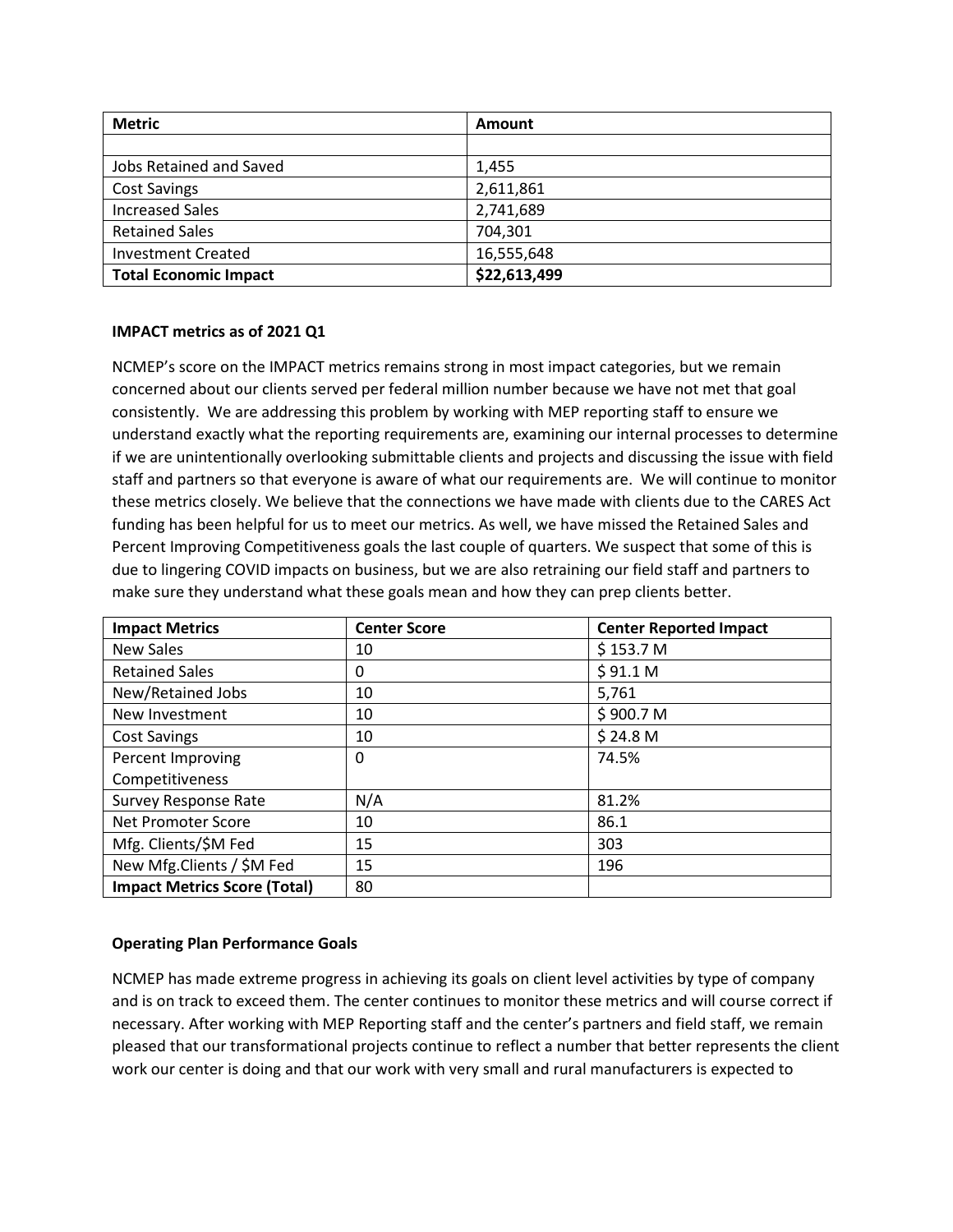exceed our goal. The Center is also making strategic decisions to ensure that we continue to serve these operational categories through new subrecipients and programs. One such program is the Rural Works program sponsored by the NC State College of Engineering which seeks to place engineering students with manufacturers in rural areas for the summer in order to try to develop a workforce pipeline for those companies.

|               | <b>Very Small</b> | Rural | Start-Up | <b>Transformational</b> | <b>Other</b> | <b>Total Unique</b> |
|---------------|-------------------|-------|----------|-------------------------|--------------|---------------------|
| <b>Actual</b> | 107               | 260   |          | 148                     | 349          | 864                 |
| Projected     | 208               | 174   | 78       | 286                     | 273          | 803                 |
| Goal          | 80                | 75    | 50       | 100                     | 200          | 400                 |

NCMEP is ahead on its Top Line Growth target and on its Bottom Line Growth target. The Center's goal is 50-50 in both but that represents a minimum target for top-line growth and a maximum for bottom-line growth projects. Recent quarters have contained a high number of top-line growth projects due to client projects submitted around PPE testing and development to generate new demand.

|               | <b>Top-Line</b> | <b>Bottom-Line</b> |
|---------------|-----------------|--------------------|
| <b>Actual</b> | 63%             | 37%                |
| Projected     | 66%             | 34%                |
| Goal          | 50% minimum     | 50% maximum        |

# **NCMEP Goals for day-to-day management**

The clients served and new clients served per federal million numbers remain a concern, and the Center is working with its partners to make sure we are capturing all interactions. We are also monitoring the Client Retained Sales since we have not reached the goal recently as well as the Client Cost Savings amount because we are close to not meeting in subsequent quarters.

| Category        | <b>Impact Measure</b>   | <b>Metric</b>       | As of Q3 2020 |
|-----------------|-------------------------|---------------------|---------------|
| Surveyable      | Mfg. Clients            | $> = 253$           | 303           |
| Interactions    | Served / \$M Fed        |                     |               |
| Surveyable      | New Mfg. Clients        | $>=103$             | 196           |
| Interactions    | Served / \$M Fed        |                     |               |
| Economic Impact | <b>Client New Sales</b> | $>$ \$51.2 million  | \$153.7 M     |
| Economic Impact | <b>Client Retained</b>  | $>$ \$119.4 million | \$91.1 M      |
|                 | Sales                   |                     |               |
| Economic Impact | Client New &            | >1705               | 5,761         |